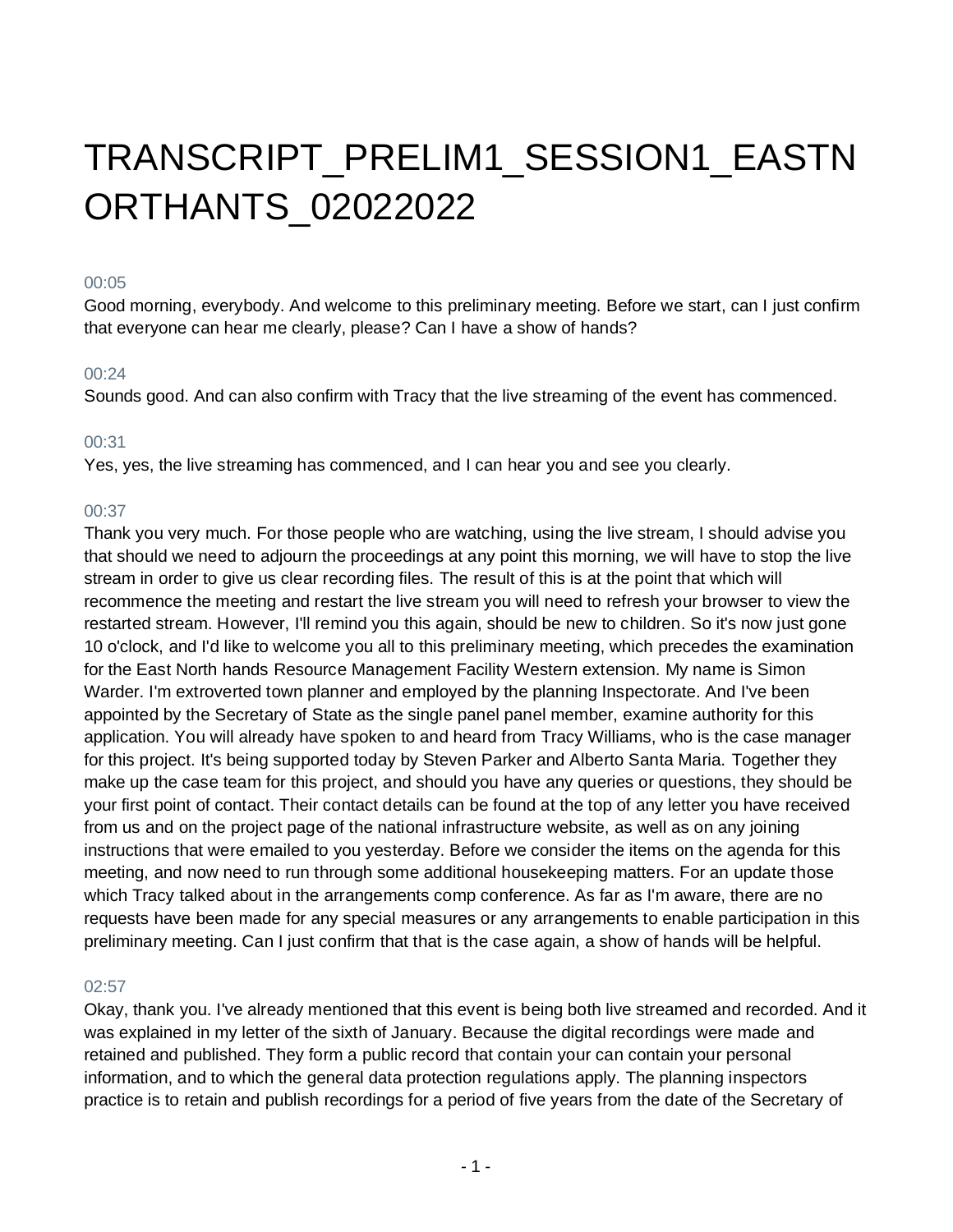State's decision on the development consent order. Consequently, if you participate in the meeting today, it is important that you understand that you will be recorded and that you are consented to the retention and publication of the digital recording. We will only ever ask for information to be placed on the public record that is important and relevant to the planning decision. It will only be in the rarest of circumstances that we must might ask you to provide personal information of the type that most of us would prefer to keep private or confidential. Therefore, to avoid the need to edit the digital recordings, we would ask that you try your best during the course of the meeting not to add information to the public record that you would wish to be kept private or that is confidential. Is that clear? Does anyone have any questions or issues on that particular point before we move on? Outside let us know and should be okay. Can I repeat the request made in the arrangement conference notes to minimise background noise, you make sure your phone is switched off or turn to silent and you stay muted unless you're speaking as this is a virtual meeting and it's structured so the questions or points that you may wish to raise can be dealt with at relevant points in the proceedings. When we get to that point. I would like to if you want to speak it raise your hand function on Ms teams are to ask to speak in the appropriate time. Can I also remind people that the chat function on teams will not work so please do not try to use this to ask any questions or post any comments. If you do not manage to wash your question or ratio points as we go along, there will be another opportunity to raise points under the any other matters item at the end of the meeting. Just to find the point of timings I'm conscious of the risk of so called video conferencing was see fatigue, I hope that we will be able to get through all the matters in two hours or less this morning. However, if we do get to say 1113, there's still a significant amount to deal with our take a break. Any comments or questions regarding any of the points so far?

#### 06:03

Okay, in that case, move on. The reason we're here today is because either you are the applicant or representative of the applicants, you represent the local authority or local authority, or you have sent in a relevant representation and that's become an interested party. There may be people viewing the live stream are not covered by any of these descriptions, but in any case are all very welcome. The meeting will follow the agenda set out in my letter of the sixth of January. And I'll refer to that from now on as the rules six letter. I hope that you have a copy of the letter to hand if you do the next item on the agenda is under Annex A, which sets out the agenda for this morning's meeting. And we are now on company on item one. Perhaps I could ask at this point for the case team to put the agenda up on the screen so that it's all available to see you the letter and agenda are also available on the project page of the infrastructure website. And they can be found in the insemination library a preference p d dash 005 Rule six letter sets not the purpose of the preliminary meeting, but to explain briefly why we are here today. Primarily it is to deal with the way in which the application will be examined. We will be discussing only the procedural applications of the examination today. And much as it might be tempting, I'm not taking any evidence this morning. Normal will be going into the merits or any concerns you may have regarding the application. Those matters will be considered poncey examination begins which follows the close of this meeting. Hopefully by the end of the meeting, you will have the comfort that there will be sufficient opportunities throughout the examination to express your views. Since this is a working meeting, I've learned to balance efficiency and fairness which means allowing you to have your say where it's relevant, and informing me of what I need to know this stage. On the other hand, I will endeavour to make sure that all contributions are as to the point and focused as possible, so that we make the best use of the time available and allow everyone who wishes to speak an opportunity to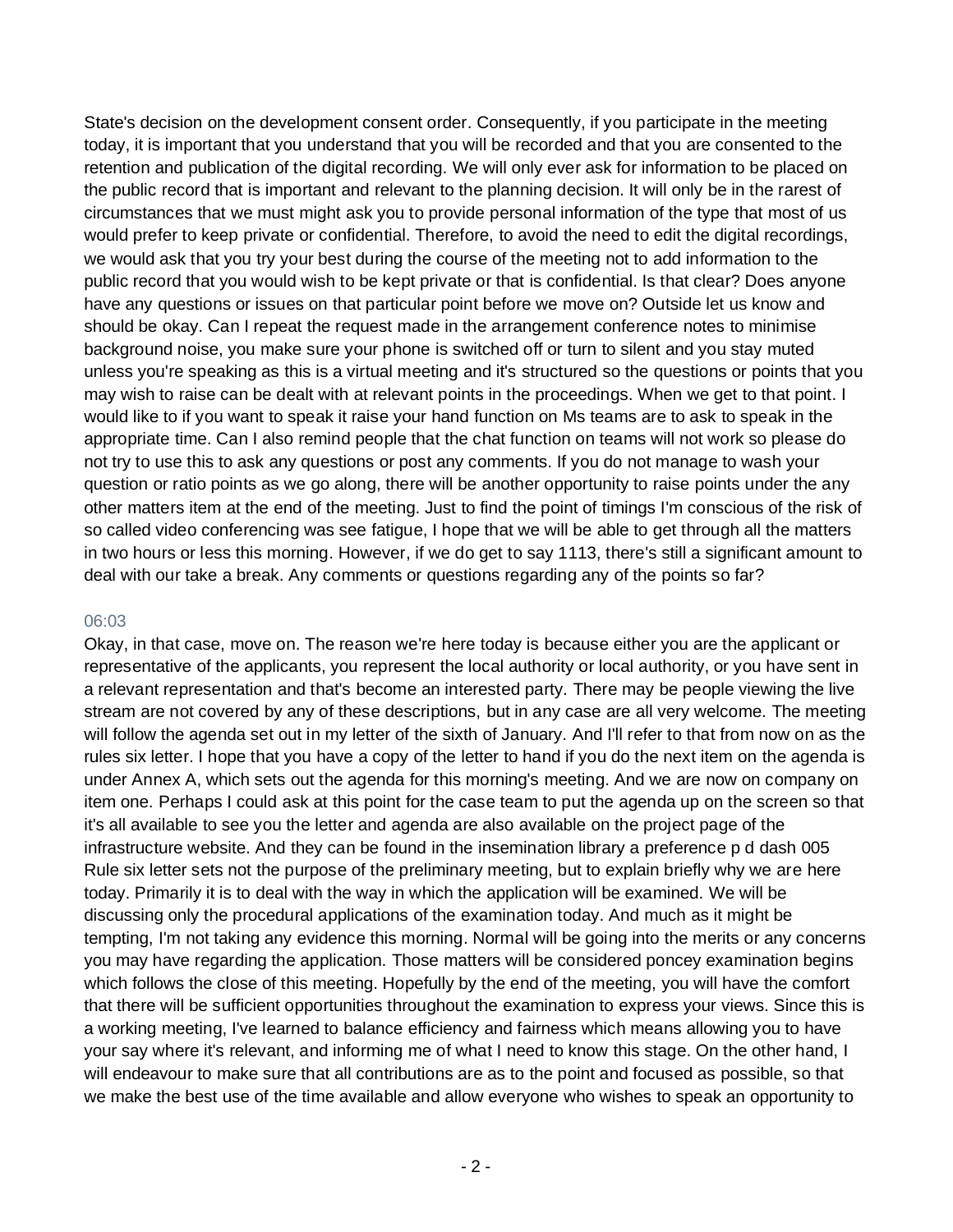do so. And I hope I have your support in this aim. notes of the meeting have been taken so you may need to bear with us at times. The notes will be placed on the project page of the website and will be available to view electronically at the locations listed in Annex F of divorce sexual letter as soon as practicable after the close of the meeting. I've already mentioned that a digital recording is being made of today's meeting. And this too will be placed on the project page of the national infrastructure website as soon as possible. With all that in mind, it will be enormously beneficial if each time we speak you could state your name and if you're representing someone who it is that you represent. Finally, I'd ask you to bear in mind that this is the only official record of today's proceedings are the notes and the digital recording. Any tweets blogs or similar communications arising out of the meeting will not be accepted as evidence of the applicant in the examination of the application. Thank you for bearing with me with those housekeeping points. I think we can take down the agenda now. And the case team has given me a list of people who have expressed an interest In being heard today you're participating. So I'm now going to ask those of you who are here in attendance to introduce yourself to the meeting. And state your name, if you could unmute yourself and if you have a canvas switched off, turn it on, introduce yourself with your name and if relevant to who you represent. So we'll start here with the the applicants case team and the first person on my list is Gene Wilson.

### 10:30

Good morning, Gene Wilson. I am Director of Environmental Planning origin and the director responsible for delivering the project.

## 10:42

Thank you, Mr. Wilson. The next person is Peter Oldfield. Good morning. I'm Pete Oldfield. I'm head of planning and permitting for Jian and I'm part of the the project team on the applicant side. Thank you. Gary Bauer. Good morning, Gary Bauer. I'm the Director of Corporate stewardship for Augean and part of the applicant team. Mr. Bhalla. Sophie suggests me

# 11:24

Hello, I'm Sophie. Actually, I work with mjcca, the environmental consultancy who have put together the application for the DCI

### 11:36

Leslie Hegeman.

### 11:42

Good morning. Leslie Hoffman from MJ ca. I'm managing the project team for the submission of the application on behalf of GN and leading on the technical aspects of the application.

### 11:54

Thank you for that. Elena Nicholson.

### 12:02

Good morning. I'm Elena Nicholson from I'm the managing partner of Jennings Nicholson, and I'm the communications and consultation lead for the project.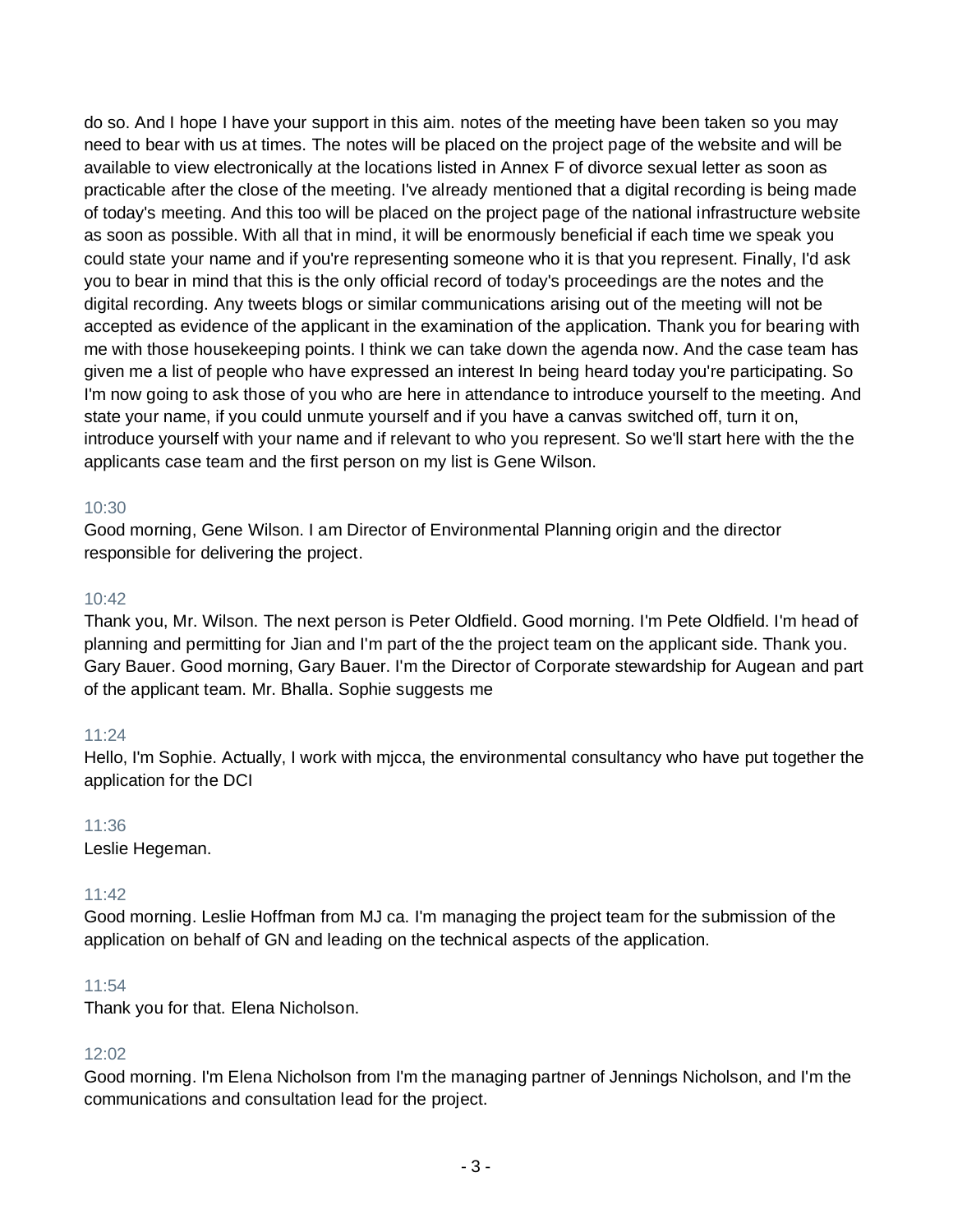# $12.14$

Okay, your camera's and switched off.

# 12:17

I'm sorry. I do apologise. I'm Elena Nicholson. From Jenny are the managing partner from Jennings Nicholson and I'm the communications and consultation lead for the project.

## 12:30

Thank you. Okay. Elizabeth tones. Good morning Elizabeth tone solicitor at WVD supporting the applicant for the DCI. Thank you. And finally from the applicants team. I have Claire Brooke.

### 12:53

Bowling. And I'm Claire Brook. I'm a partner at Womble bond Dickinson. I'm representing the applicant and I'm the Lead advocate on all legal matters.

### 13:05

Thank you. I understand that you're you're the person who played the primary responded to any questions we have this morning.

## 13:12

Yes, I will say yeah. Thank you.

### 13:16

Moving on to other attendees then I have Phil Watson from North Northamptonshire county council Council.

### 13:31

Yes, good morning. Yes. I'm Phil Watts and I'm the team leader in development control, minerals and waste development that is at north Northamptonshire Council. And so I'll be expressing any comments in relation to the Council. Thank you. And Mark chunk also from the council

### 13:56

is on March on time the service manager for minerals and waste planning at North Northamptonshire Council. I can't seem to get my camera to work.

### 14:07

I've got a blank screen for you for the moment. We'll come back to that if necessary. Okey doke. Okay, cheers. Thank you. And then from Cecil estate Family Trust John Bosworth of maples Teasdale.

### 14:28

Morning, my name is John Bosworth. I'm a partner at Maples Teasdale. And yes, I'm representing the Cecil estate trust an interested party.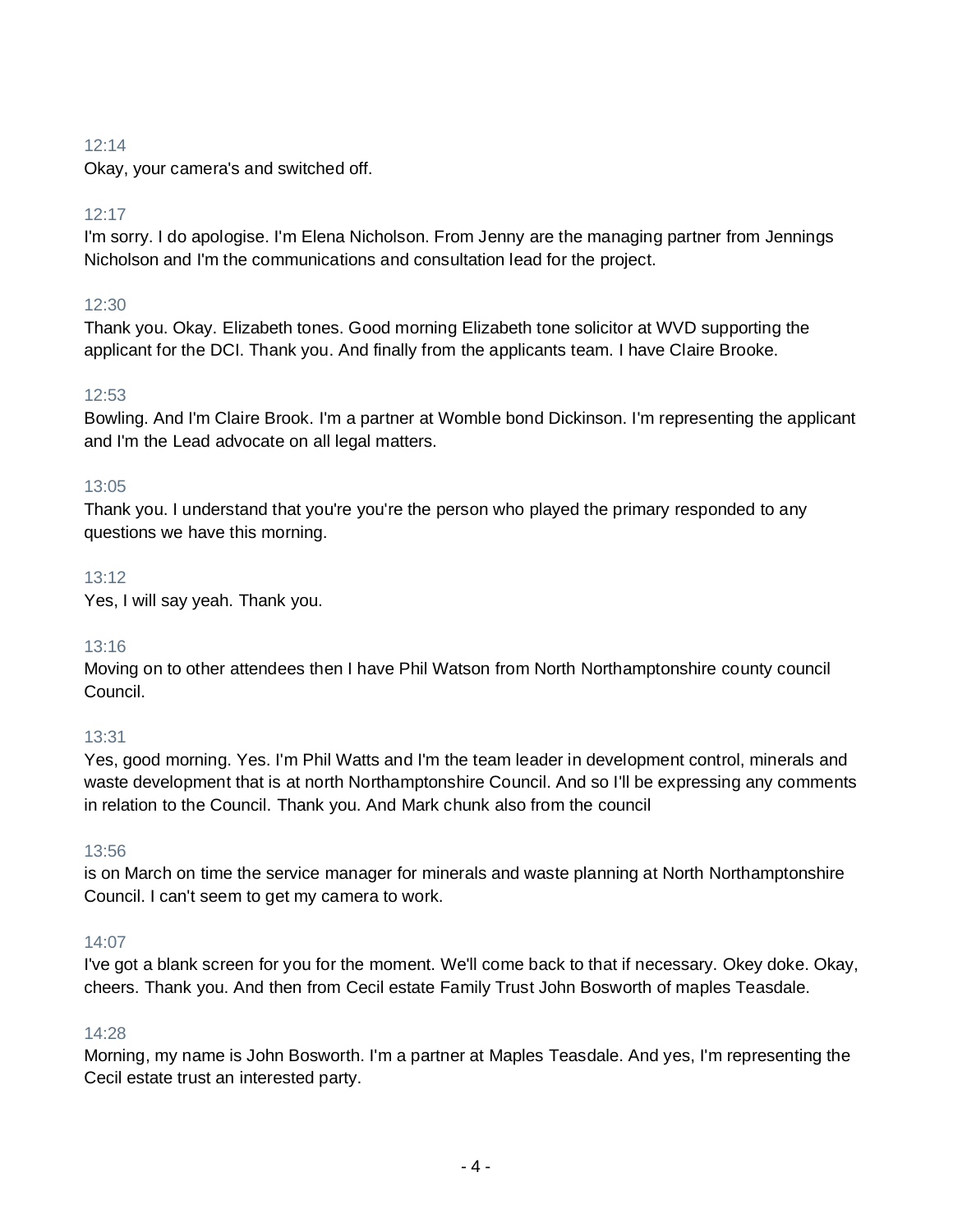### 14:38

Thank you. And Philip Bateman is also representing the Cecil estate trust, this time from Stratton Park.

#### 14:51

Hi, yes, I'm Philip. I work at st and Parker and assist with the management of the Cecil estate family trust who has an interested party

### 15:00

Okay, thank you very much. And lastly, Wendy rouse or who's from Northants fire and Northlands Fire and Rescue Service.

#### 15:14

I'm in this is Tracy Williams here case manager, I think Wendy's gone to observe the live stream. Right. Okay, so she joined the meeting and then left. So I said I'm supposed to be looking at the live stream.

#### 15:29

Okay. Thank you for that. All right, moving on a number of people who are observing the meeting today. And whilst they cannot, that they're not involved, I'd like to remind them that if they do have any comments or questions that they wish to raise, they can do so in writing by deadline one, which is the 23rd of February. So just because we can't hear from you, during the meeting today, please don't let that stop you writing in if you have any points. Before we move on, can there is there anyone else in the meeting of I haven't invited to to introduce themselves who wishes to participant? No, okay, then, moving on to item two on the agenda. And this is about the examination probe process. In order to streamline the running of the meeting and Annex B of the rule set six letter have set out in detail. Now it is intended to carry out the examination and assuming that everyone has read this, and therefore I'm not proposing to spend a lot of time reading it out. Now. There are however, a couple of points which I'd like to emphasise at this stage. Firstly, as the examining authority, or xa, as sometimes no. My role is to produce an independent, impartial report to the Secretary of State for levelling up Housing and Communities. The recommendation I make will make will be based solely on the evidence that is presented in the examination. And whatever recommendation I make ultimately, it is the Secretary of State who will make the decision on the application. As a result of this, you will see that I need to test and eventually prepare a development consent order to company my report and examination, I would need to do this regardless of what my recommendation means. The legislation sets the limits on the examination of the application, I am required to complete examination by the end of a period starting six months from the close of today's meeting. The second point to emphasise is that the examination is primarily a written process. The timetable provides for a number of opportunities to make written submissions and to respond to the submissions made by others. That said there will also be an opportunity to hold hearings where people can present the case orally and I'll say more about that later. Thirdly, and lastly, I'd like to highlight the usefulness of statements of common ground. The aim of these is to agree factual information to identify where there is an agreement, particularly where there are points which remained in dispute, sometimes called the Uncommon Ground, I need to know and understand your positions and whether they are shared or otherwise. Annex II of the rule six letter sets out the statements I'd like to receive and their content. The early and meaningful progress could be made on these statements, the sooner the examination can focus on the matters where are there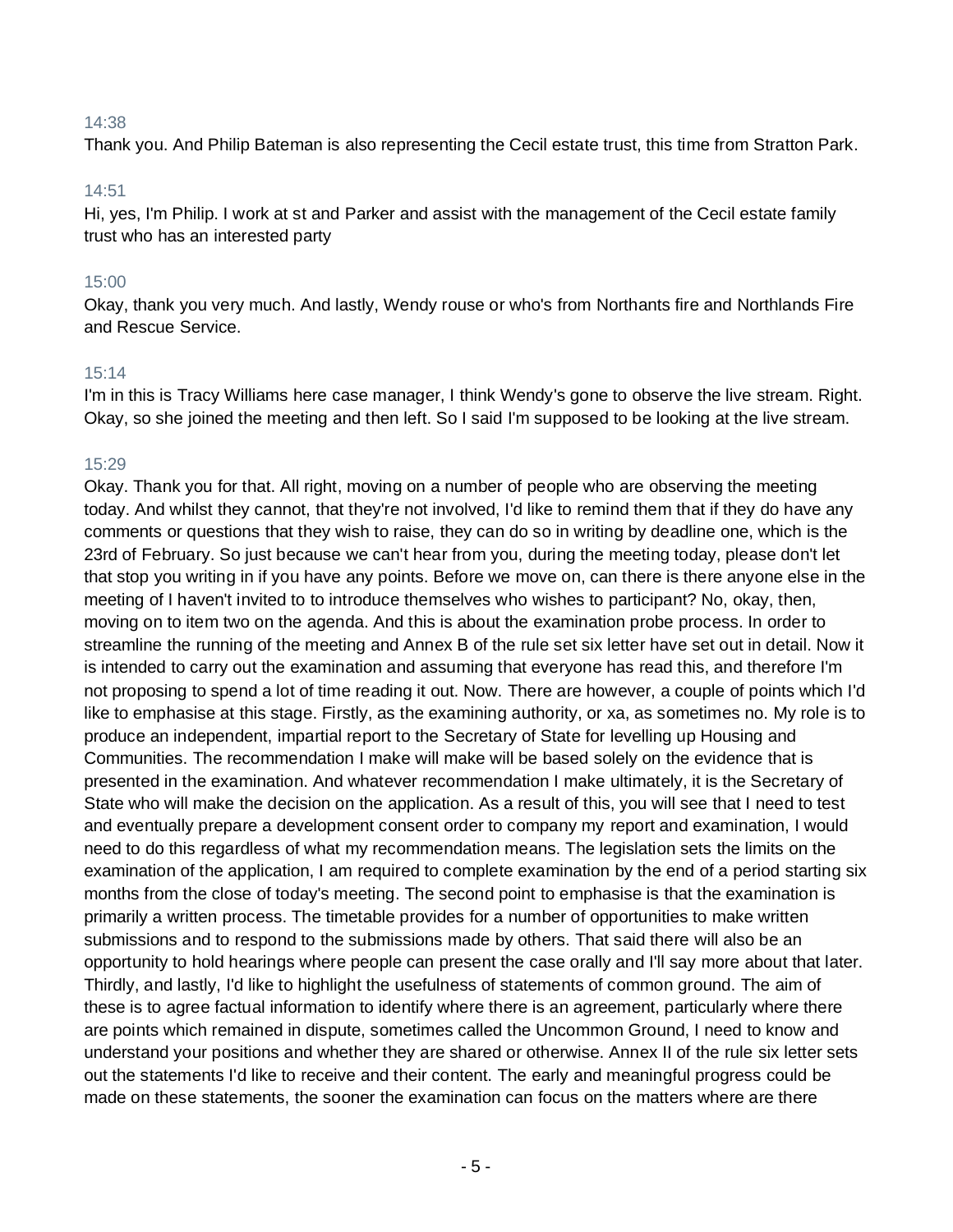differences between the parties? And perhaps it would be helpful at this stage who asked the applicant to provide an update on how these statements are progressing

# 19:21

Is that something that could be done at this stage was broke Is that something you can help us with?

# 19:34

Apologies so is that in relation to the statements of common ground

# 19:38

Yeah, we can we can come back to it later if if

# 19:42

Yeah, no apologies my hesitation I had it under item form. I'm very happy to deal

# 19:48

with handwriting for if you prefer

# 19:50

unscented I don't mind when your hands

# 19:54

Okay, well let it while you work while you're on the screen. You may so tell us what you know.

# 19:59

Yes. So, Claire Brooke for the applicant, I should say, for the recorded in terms of the states of common ground we have, we have made good progress. I think in total in Annex C we currently have 10 statements of common ground that have been requested. And I just wanted to add to that list firstly, so, we do also expect a sense of common ground with Anglian Water, and we are in touch with them and have sent them a draft already. We're also dealing with protective provisions as you would expect with Anglian Water as such the undertaker. In terms of the remainder of the sense of common ground, I'm pleased to say that the applicant team has made good progress. We have sent out the majority of those games will come around to the relevant parties. There are a couple that we are still preparing firstly, for the Cecil estate Family Trust. I've made initial contact with Mr. Bosworth. And so we hope to progress that one shortly. And then secondly, with respect to the defence infrastructure organisation, we're also preparing the statement of common ground for them. So that should go out shortly to set. But all of those are currently with the represented parties. Okay.

# 21:23

Thank you very much for that. Thank you. The last point then on the examination process, is to pick up on the local impact report or li R. As you will know, this is a report giving details of the likely impact of the proposed development on a local authorities area or on any part of that area. Local authorities were advised to start preparing their IRS as soon as possible after the application was accepted. A total of 13 councils were invited to submit all this application. However, I'm not sure that we're going to get reports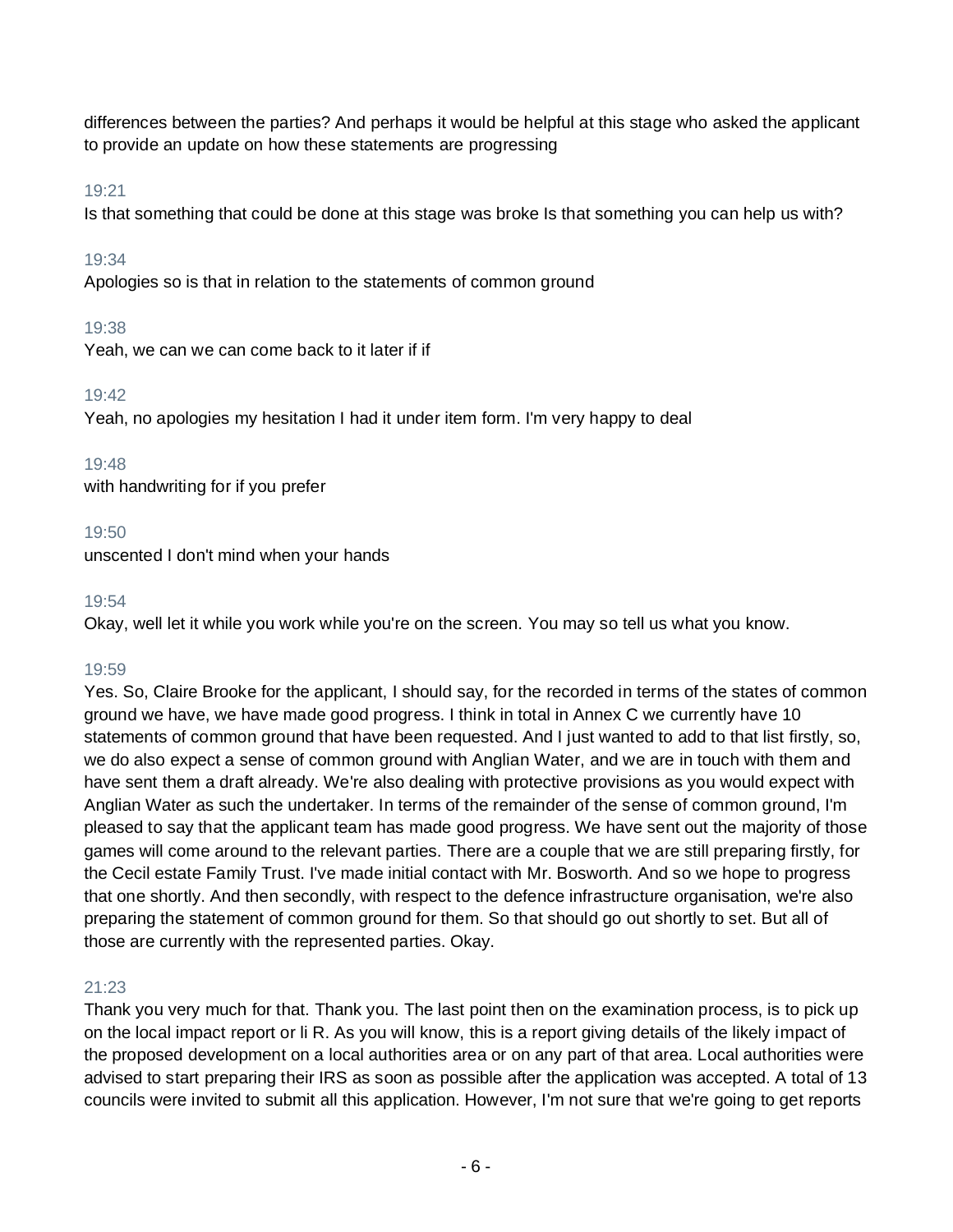from all of those. I'm highly hopeful we'll get one from North Northamptonshire Council, as this is the host authority. And again, I'm on record as someone from the council to let us have an update on the progress of the airline. Mr. Phil Watson from the north Northamptonshire Council, we started to look at our needs to prepare that and yeah, we're, we're aware of what we need to do. We've checked out in relation to the process. And it's a matter which doesn't have to be reported to our committee. So we haven't got a obstacle in timing in relation to a committee. So yeah, we're aware of what we need to do, and we haven't got any significant obstacles. So could you just be clarified that you have got an issue with clearing it in committee in time for it and deal with it under under our delegation scheme of delegation? Right. Okay.

### 23:19

So you anticipate that you'll be able to submit it by the the deadline in the draft timetable? Yes, that's the that's the plan. Okay. Super, thank you for that.

#### 23:35

There any other points on the draft timetable, we can cover those under item five on the agenda. So on the basis of the information, which is set out in Annex B, are there any questions about the way it is proposed to examine the application before we move on?

### 24:01

Okay, so we'll move on then to Item three on the agenda, which is the initial assessment of principal issues. And it will be useful to have an EXE of the rule six letter in front of you at this point. And perhaps I could ask the already done, the case team put up a summary of the issues which I've identified. The aim of the initial assessment is to provide a framework for the issues for examining the application going forward. Although I should say that it does not preclude me from removing or adding to the issues at a later date in the process. I won't go through the list in any detail at this stage, except to say that it has been informed by the applicants application submissions, and particularly the environmental statement, as well as the relevant relevant representations which have been made. I haven't received any written requests to speak on this agenda item. But I wonder whether anyone has any comments they wish to raise on the principal issues at this stage. I'm not hearing from anyone, so I assume people are content with that. That case, we can take down the slide for the principal issues and move on to Item four on the agenda, which is the examining authorities procedural decisions. And these are set out in Annex II of the rule six letter. In summary, they were concerned with the preparation of the statements of common ground. But the draft itinerary for the company site inspection, updating the guide to the application holding virtual events, and the acceptance of additional submissions. And exceed provides some further information on these requests. And again, in the interest of efficiency, I won't go through that now. There were no written request to speak under this agenda item. And we'll come to the applicants submissions on the statement of common ground and the updates to the application and return to agenda item five. However, I should point out that since the rule six letter was issued, there have been further additional submissions from the application that have been accepted into the examination and published on the project webpage. These improve comprise supplementary survey report on the baseline ecology, which updates surveys for reptiles, bats, and dome ice, as anticipated in the environmental statement, which was submitted for the application. There's also a supplementary background noise monitoring report, which is intended to provide a more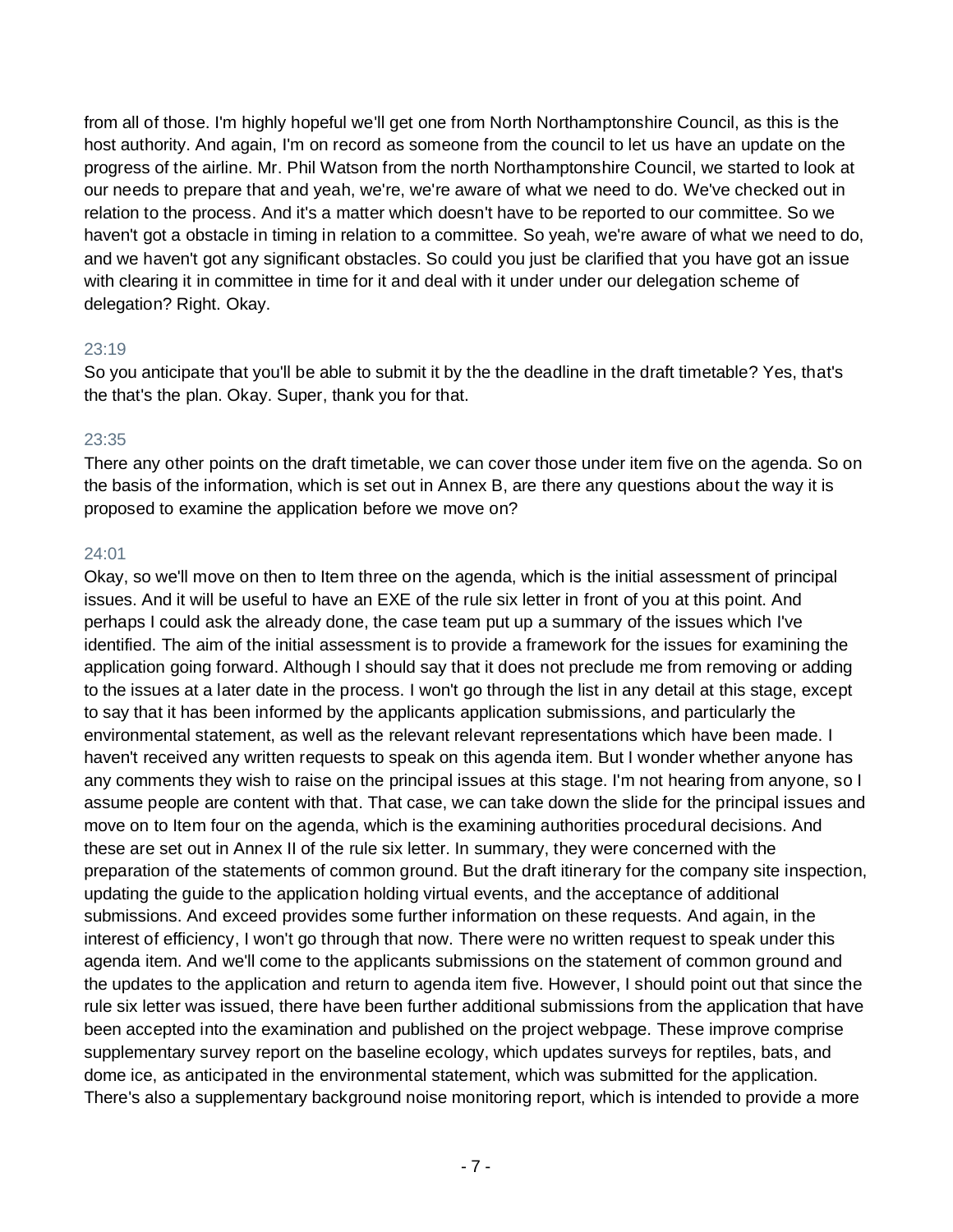representative picture of background noise levels than this survey, which was originally submitted, since that was affected by level lower levels of traffic movements during the COVID restrictions. We've also had a plan showing the what are now completed works to the site entrance. And very recently, a badger report has been submitted. The content of this report is confidential in order to protect patches, and so only a cover page will be published on the website. It's broken, you have your hand up to speak.

#### 28:03

Yes, Claire Brooke, for the applicant. Thank you for referring to the additional documents that I see now have been accepted onto the project's website. I think procedurally, the only other point that we have raised prior to the preliminary meeting with you on this annexation, that term is the guide to the application. It's not it's not a big point. So we simply query whether or not you will require an updated guide at every deadline. If you do then that that's understood or whether or not you feel that the examination library may be adequate and you don't necessarily need an update every deadline but again, we're in your hands so that was the earliest to raise

#### 28:52

I was going to cover this under item five. Okay. Yes. Should we go back to an underwriting five it's certainly attended to, to to to bring that up. Yes.

#### 29:04

Okay, thank you. That's that's absolutely fine. Thanks. Okay.

#### 29:09

Any other points on the procedural decisions before we move on in fact to the right and Clive.

#### 29:22

Okay, then item five is the draft timetable. And this is at Annex D of the rules six letter. Perhaps it would be useful again for the Coast team if the if the timetable could be put up on the screen.

#### 29:45

I won't read it out and for now, but we'll make highlights and key points. Deal with the examination deadlines first and then move on to hearings and site inspections. First point to make is as soon as practicable after this meeting, and no later than the ninth of February, I'll issue a rule eight letter, which will finalise the timetable. At the same time, we'll also issue the first written questions on the examination on the application. If necessary, there may be more than one round of questions, and as we will see from the draft timetable, that second round is currently pencilled in for the 27th of April. If necessary, at any point, during the examination, I may also issue a specific request for information from nine parties. And that's known as a rule 17 letter. And you will see that this appears in the timetable in a number of at a number of times. That That doesn't necessarily mean that I will issue all six statuses at each of those points, but it forms that there's an opportunity to do so. Deadline one is currently timetabled for the 23rd of February. And amongst other things, this is the deadline to receive notifications from those people or organisations who wish to speak their hearing, and attend or suggest locations for the accompanied site inspection. For anyone who's received communications by post so far, deadline one is also the time to let us know if you wish to receive electronic communications in the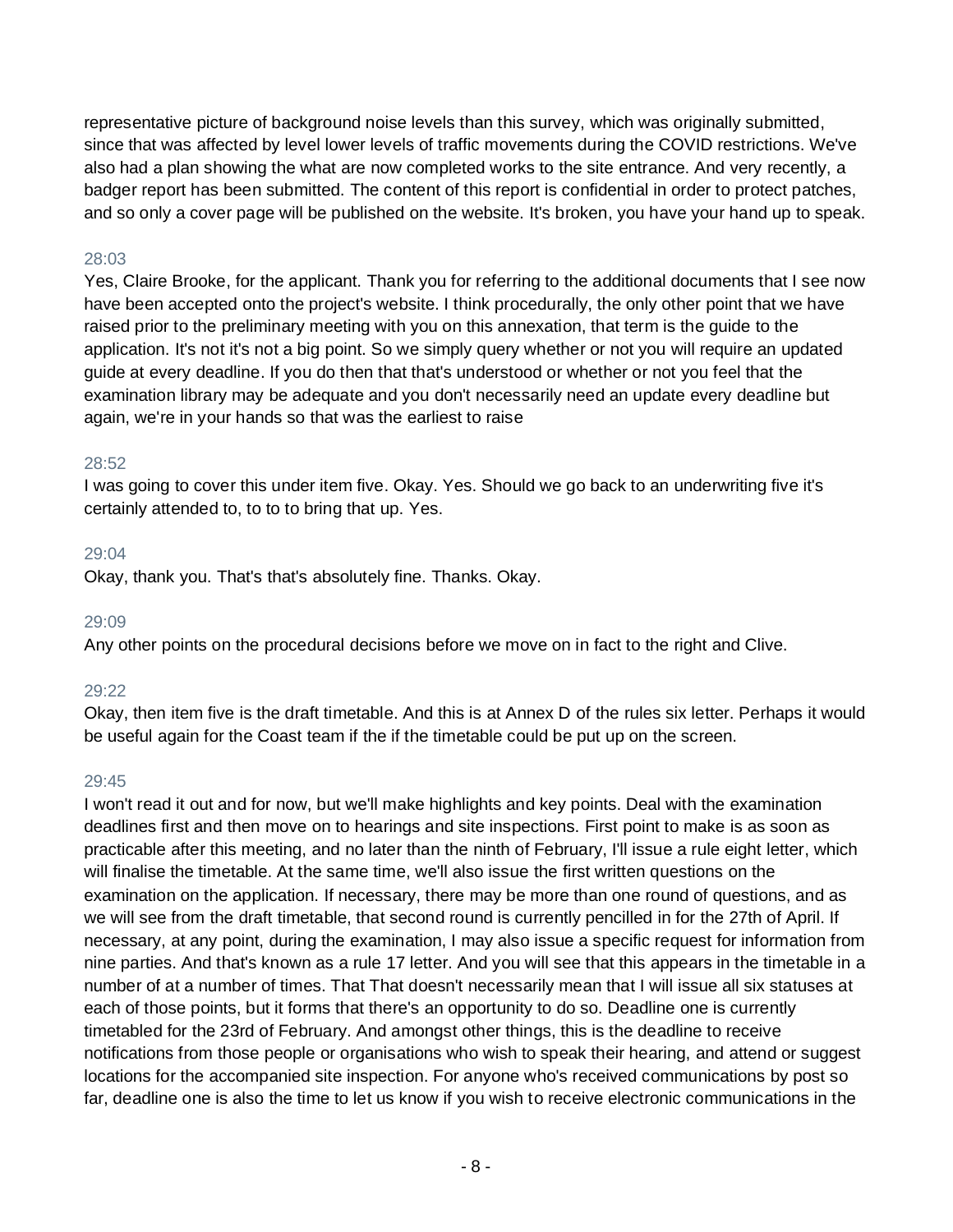future. And this should be quicker for you as well as being more cost effective and environmentally friendly. deadline to is currently programmed from the fourth of March, and this is the date to receive a great deal of important information regarding the party's written representations. Local impact reports, responses to the first written questions and statements of common ground. In addition, as you will see from the timetable, there are further five deadlines where information can be submitted. for expediency, I won't go through those in detail now. But I would ask everyone to review and know the deadlines carefully. So coming back to the matters raised by the applicant under this agenda item. First one was whether it is necessary to prepare an updated guide to the application at every occasion listed in the draft timetable, when the electronic examination library will have all the documents listed as they are uploaded. BROOKE I take it this is to minimise the need for unnecessary work. And

## 32:59

client look for the applicant? Yes, I think it was a request that originated from the project team collectively. So if you feel that that would be okay, in terms of having it not every deadline, then that would assist. But again, we're in your hands to assist you really,

# 33:20

okay. The advantage of having a continuously updated guide where various versions of documents are submitted during the course of the examination is allows everyone to see what version of the document was current at a point in time and how it has changed since. And that may be something which addresses points raised by other parties, so that there is kind of a record element to it to have something that's consistently updated. However, you know, I've also mentioned the need for efficiency and expediency. And I'm certainly not wanting to create work for the sake of it. So I think what I would ask is if you could take a sensible approach, and provide an updated guide, whenever there are completely new documents, significant changes to existing documents, or changes to a significant number of existing documents. So when there's something which is you know, going to make a difference to people's understanding of the examination, then it will be useful to have an update in the guide at that point. And again, to do it, the deadlines just allows everyone to to keep track of when documents are expected. Does that

# 34:43

I'm sure that we can do that as an applicant team. No problem.

### 34:46

Thank you

# 34:50

on the timetable, shall I come back in later?

# 34:53

Well, I was just going to to read that out and then you can come in the sense that other people know the second point was to discuss the degree of flexibility in the deadlines for agreeing the statements of common ground. And you mentioned the statements to be agreed with the Environment Agency, the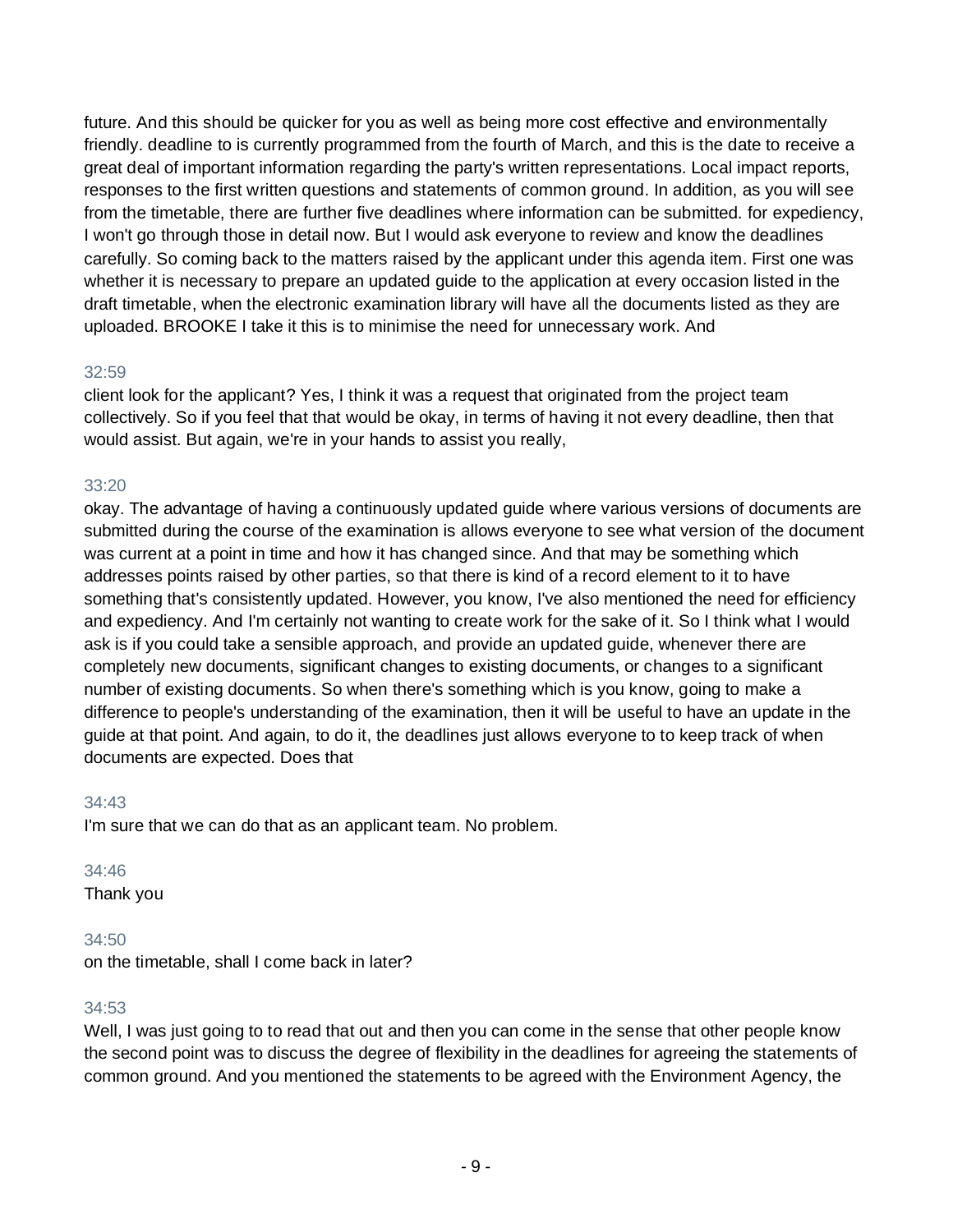council and natural in employment in particular, involve agreements and approvals at various levels of the organisation. So, perhaps you'd like to expand on what your concern is.

## 35:28

Yes, Clair Brook for the applicant, in terms of the three stinked con grants that you've referred to there with the environmental agency, Natural England and North Northamptonshire Council, we have already prepared states of common ground foot for each of those parties. And I'm pleased to say that we have signed those to the relevant parties already. So we are making good progress. And I think it was really just to note that it gives us a month from now to get those ideally in in final form. And given that there are extra layers of approval that those organisations need to go through. It may be that we don't achieve the final form. But those types of common grounds by the fourth, we had contemplated, therefore, whether or not those three could be carved out and listed at perhaps deadline three, which is a couple of weeks later on the 16th of March. Now, I know North Northamptonshire are represented today. So they may wish to make their own comments on whether or not we can achieve that the deadline of the fourth of March. So those were our suggestions in terms of timetable on that point.

## 36:42

Okay. So does that imply then that by the the deadline on the fourth of March, you would have a fully complete statement of common ground, because what often happens is that people prepare a draft statement of common ground, it lists out the issues and they say issues a, b and c are agreed issues d e and f are not agreed. And that's submitted as a draft. And that's valuable, because we know, I know where the what the position is. But you can still come back at subsequent deadlines and tell us when you know, agreement or otherwise has been breached on issues, te and F. So something which, you know, ticks off the issues, which are straightforward and controversial, early in the examination still still has value, even if there are other issues, which are still to be resolved.

# 37:42

Yes, absolutely, sir. And I know from the timetable that I mean, it is an iterative process. And I expect that matters will be honed throughout this the six month process. And we've got regular updates in terms of progress on the various teams of common ground at different deadlines. So yes, what we're aiming to do is to get as much agree as possible within those early deadlines to assess you and the examination more broadly so that you know that we are narrowing down the issues of dispute between the relevant parties. But yes, it's it's unlikely that we will have final signed, fully completed states of common ground by those early deadlines, we may in relation to some parties. But in relation to some of the other more significant parties taking part in the examination. It may be more of an iterative process where we give you update through that statement of commonality and the progress reports.

### 38:42

Yeah, and that's fine. And that's to be expected. What I wouldn't want is to receive nothing until you know everything is agreed. I'd rather receive something which says we you know, we've got this far. And we're working on other matters. So I think we're, we're in agreement there as to the approach. I'm just wondering, Mr. Watson, perhaps from the council, do you have anything you'd like to contribute on this point? Thank you, Phil, what's the North Northamptonshire Council? I think we agree with the approach that's being suggested by Claire Brook, for the applicants. We've just received the statement.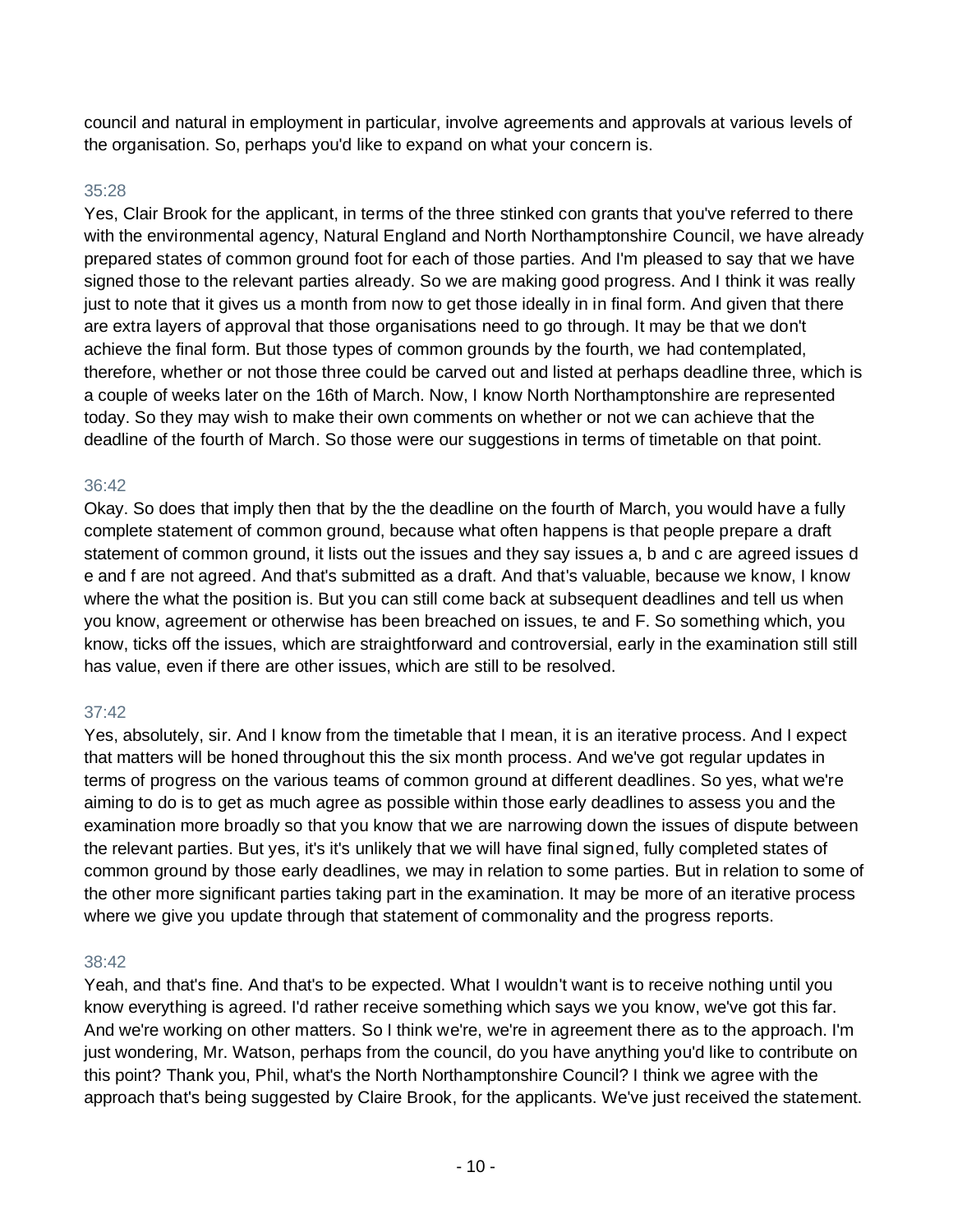I've even looked at it yet. And clearly, there could be things that we might need to go back and forth on in relation to that. So it's difficult to say but I think that clearly the idea of getting those that are agreed to you by the fourth of March makes sense and but there may be one or two matters that still need a bit more time to, to work through. And I think that that approach is sensible from our point of view. Okay, that's useful to know. Thank you for that. Does anyone have any other points on statements of common ground round or indeed on the draft timetable, generally speaking Put your hands up.

## 40:13

Yes, sir. Sorry, I put my video on too soon. Clair Brook for the applicant. There was only one further point I wanted to raise on the timetable. We're very comfortable with the timetable. And we'd certainly work to that. So there are no issues in terms of the respective deadlines that that are incorporated. The only comment I just wanted to raise with you so is in relation to the proposed dates for the issue specific hearings, the open floor him and the company sites visit, which are currently scheduled for the 29th, the 30th and the 31st of March. Again, we have no issue with those dates. I was wanting really just to seek clarification as to whether or not you were hoping to be in a position to specifying which dates might be used for which item? And that certainly just in terms of planning on our part. It's not essential at this stage that we know that. But I wasn't sure if that's what you were planning to do in your your route like that. And the final timetable?

### 41:22

Yes, I am planning to do that. And indeed, I'm going to say go on to say something about dates for hearings and the site inspection probably in the very next section of this meeting, so that that may help you. It may not it may help you. Please come back to me if if you want to raise anything else. Well, many thanks. Thank you. Okay, Bob. With that we will move on then to to the hearings. The starting points in the rule six letter was that all hearings will need to be held virtually. And that was the basis of the draft timetable. Since then, however, the government's COVID restrictions and public health advice have been relaxed. So it would potentially be possible to have some rules and move the hearings in a more traditional manner. Having said that, the does appear to be limited public interest in the application so far. And so it may in fact be appropriate to stick with virtual events. And I'd welcome any views of all the parties including those people who are only listening to or watching the live stream on their views on the merits of virtual or impersonal, sorry, or in person hearings. In this case. I will give as much warning as possible of any decisions on this matter. And so please keep an eye on the the website for any announcements. The timetable includes provision for issue specific and open floor hearings, as we've heard on the 29th 30th 31st of March, and Annex B of the rule sex letter explains the purposes and procedures for the hearings. And again, the National Infrastructure website has first person further advice, particularly on participating in virtual events. And if you need any for more information on draw your attention to pins, advice notes, 8.5 and 8.6. The case team also are able to resist assist with any questions you might have about the technology required for virtual hearings. An open floor hearing will only be held if it's requested by an interesting parts interested party. To please note that that deadline to to make that request is deadline one. Review the need for a second round of hearings as the examination progresses, at this stage time was reserved for them on the eighth of June. In terms of site inspections, I've already carried out an unaccompanied site inspection, which was done from public land only. And this this did allow me to obtain an understanding of the area generally and the setting of the application light land. Inevitably low I can only get limited views of the site itself.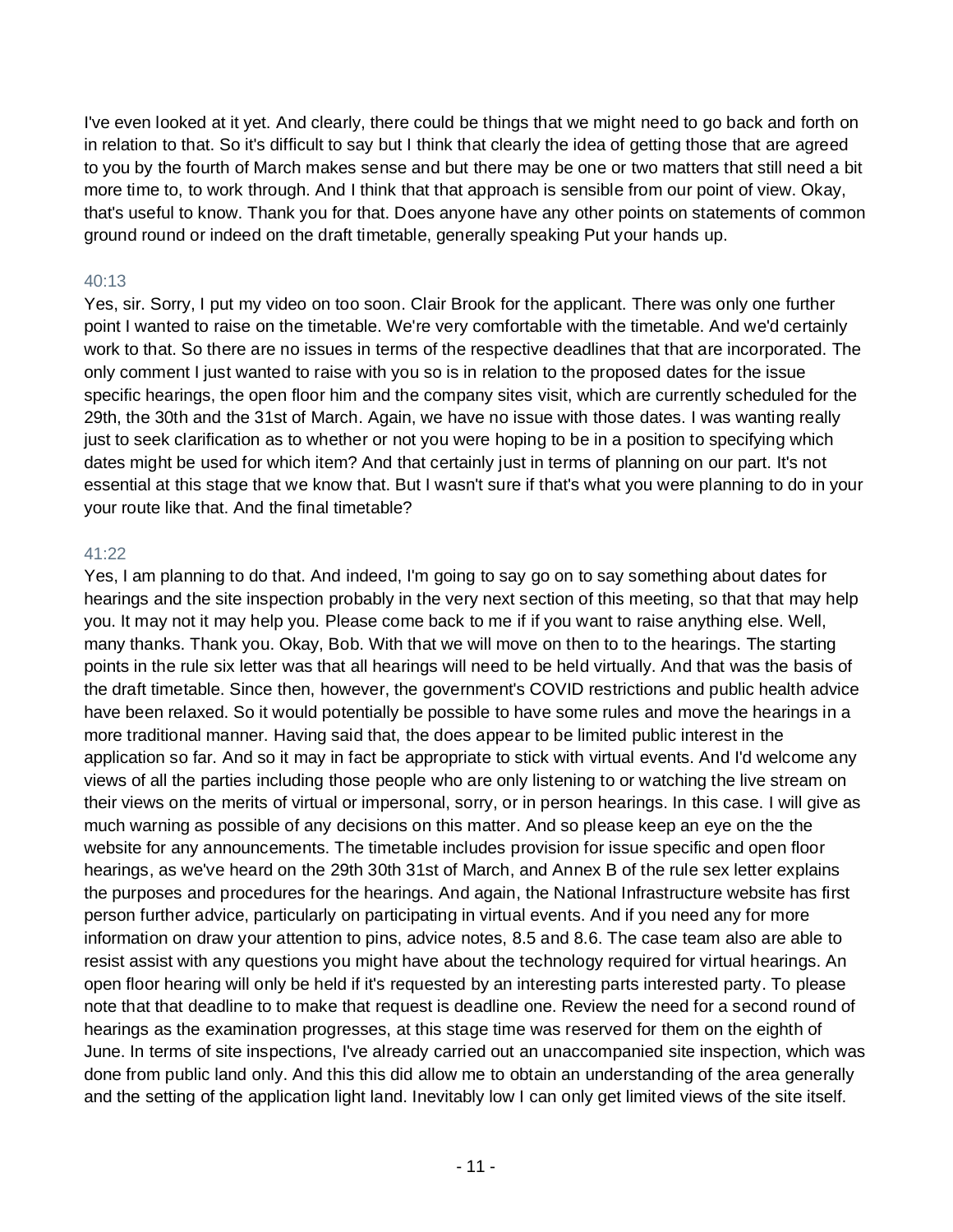And note of the unaccompanied site inspection was published on the 21st of January and can be found on page in national infrastructure websites. Moving on then to the accompanied site inspection. This has been, as we've heard provisionally timetabled for the last few days in March. Let's start with COVID. Restrictions on anticipate that it would be reasonable to hold an ASI and accompanied site visits with appropriate precautions. However, if things change or specific concerns are raised, this may need to be reviewed. They're coming to the point that Miss Brooke made in the event that the hearings are held virtually, we may need to move the date of the ASI to allow people to time to travel to the site. If so, this will be covered in a revised timetable accompanying the real life letter. In the meanwhile, please let me have any suggestions for locations for ASI by deadline one on the 23rd of February. And when you're doing that allows you to take into account the notes that are on the website for the unaccompanied site inspection which have already taken undertaken as there would need to be good reasons to revisit locations I've been to already. The timetable also includes provisions to comment further before the itinerary. Of for the ASI is finalised. So does anyone have any comments or questions on hearings or the site visits I'm going to wear them was broken that

## 46:32

slight complication in terms of earth we have a virtual meeting and a in person asi. That may mean changing the date for the ASI, in any case, probably doesn't help in terms of clarification, but you'll understand that the role is there will be logistical issues if we end up in that situation.

### 46:58

Clair Brook for the applicant. Yes, absolutely. So we completely understand it will all depend on whether or not we do have the virtual hearings or in present hearings. As you will know, we have submitted some details for potential venue, should we be able to do them in person that again, we're in your hands and other parties hands as to whether or not that becomes appropriate or not.

# 47:22

Yeah. Okay. Well, certainly, by the time we get to the room late later, I hope to be a little bit more clear about that times, and dates. Thank you. Finally, on this point, then I'd like to take the opportunity to highlight the importance of ensuring that information is submitted in accordance with the deadline set out in the timetable. I do have discretion to accept late submissions into the examination, but this should only be in exceptional circumstances. late submissions restrict the ability of other parties involved in the examination to respond to the information and can therefore jeopardise the examination timetable. It's important to note that if you do submit something late, there is always the possibility that employment be accepted into the examination.

# 48:24

I won't be making any procedural decisions today. But as I've already mentioned, the timetable will be finalised in the normal eight letter. Moving on then to any other matters. Apart from the items we've already covered, there have been no matters notified to me in advance of the hearing. Are there any other points that anyone would wish to raise? Either it's new points, or was points that have been missed as we've come along in the going through the agenda so far?

### 49:09